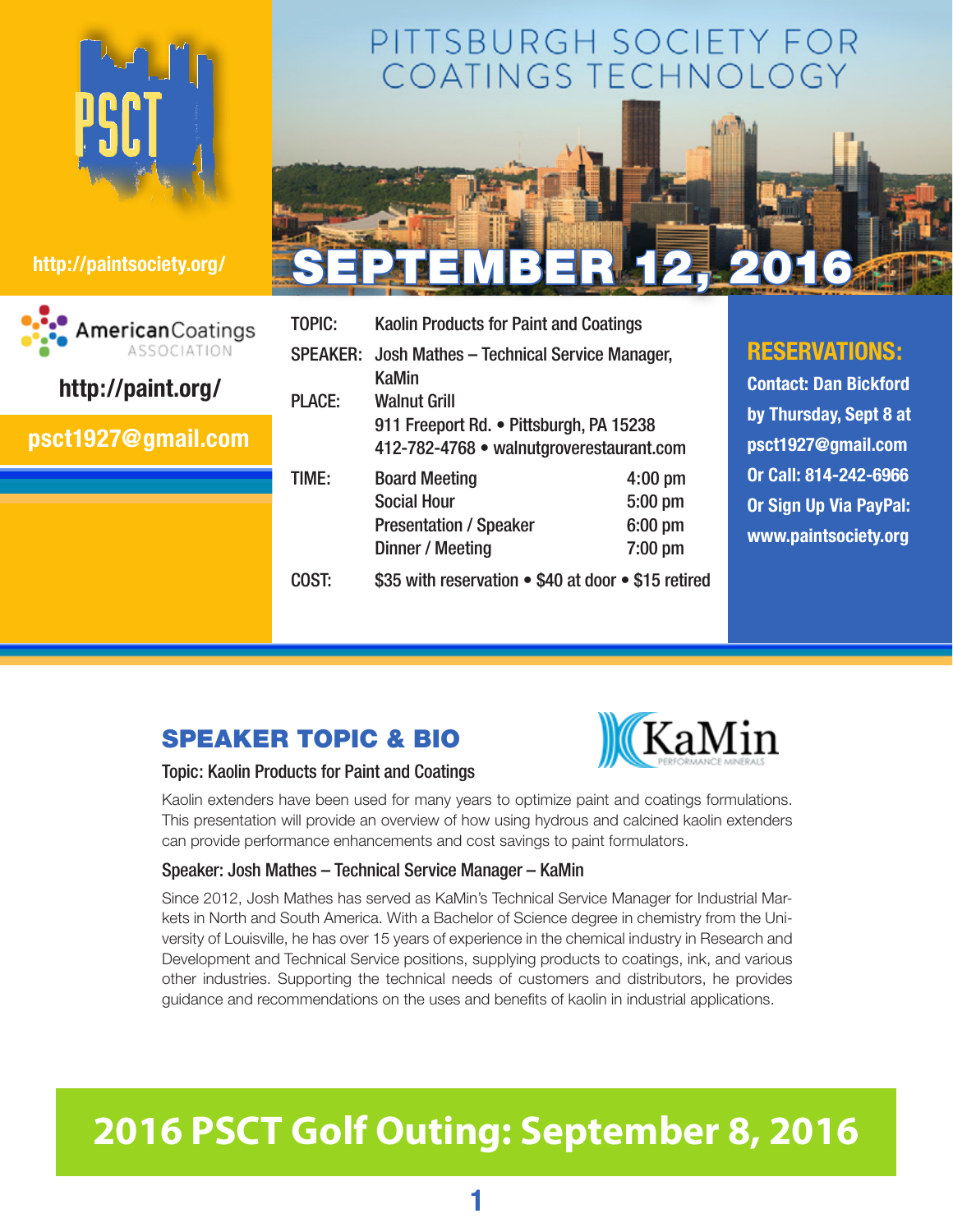### Presidents Message



**Kenneth Cutler PSCT President 2016-2017**

#### **Dear PSCT Members,**

I am honored to be serving as the President of PSCT for the 2016-2017 year. Last year was another well attended year with 52 active members. To keep the ball rolling, we are going to be having a membership incentive drawing at the October 10th meeting. If your membership for the 2016-2017 year is paid in full by September 30th, you will be eligible for the incentive drawing worth \$89. The winner of the incentive drawing celebrating our 89th year does not need to be present. I would like to ask all our members to think about someone who might be new at work or outside the organization and take the time to invite them to a PSCT meeting. We always have room for new members!

Just a reminder, there is still time to sign up for the September 8th Golf Outing at Cedarbrook Golf Course. As you may know, the golf event is our main fundraiser for the Hiram P. Ball Memorial Scholarship. Our future scholarship winners really need you to go out there and chase your golf ball around awhile for this great event!

One of the PSCT key objectives is to promote scholarship to undergraduate students through the PSCT Scholarships. Please read the newsletter throughout the year to stay current with any updates regarding the requirements for the PSCT Scholarship. If you are interested in participating in the Scholarship Committee, please contact Tom Van Kuren at [tvankuren@gmail.com](mailto:tvankuren@gmail.com). The only requirement for the Scholarship Committee is that you currently do not have a child applying this year.

I am happy to announce that we have several speaker commitments already for the upcoming year, but do have room for a couple more. Please consider sharing your expertise with us or providing us ideas for speakers and topics that you would find interesting. To start off the year, Josh Mathes of Kamin will be presenting at our September meeting on "Kaolin Products for Paint and Coatings".

Also, I'd like to thank our new board members who have volunteered to support out 2016-2017 year. Those members are:

> Andy DePage (Director-at-Large) Christina Marlier (Past President) Mark DePasquale (Vice President-President Elect) Chris Gehly (Secretary) Dan Bickford (Treasurer) Jim Wasik (ACA Liaison)

A big thank you to our Membership Chair, Chris Gehly, and our Scholarship Committee Chair, Tom Van Kuren, for their continued support.

The first meeting this year is scheduled at Walnut Grill in Fox Chapel for September 12th. I look forward to seeing you there.

### Call for Speakers

We are still looking for speakers for the 2016-2017 year. If you are interested in presenting please contact Ken Cutler at kcutler[@kop-coat.com.](kop-coat.com)

### Advertisement Reminder

We would like to thank all of the suppliers who have advertised with us in the past and hope we can count on your continued support. If companies want their advertisement displayed in the PSCT monthly newsletter, please contact Dan Bickford at [psct1927@gmail.com.](mailto:psct1927@gamil.com)



#### **Carol Traister**

Distribution Support Representative

BYK USA Inc. 524 South Cherry Street • Wallingford, CT 06492 **812-946-1111 <www.byk.com>**

#### **[lindaw@wolfcontainer.com](mailto:lindaw@wolfcontainer.com)**



#### **LINDA LEE WOLF** President/Owner

2591 Wexford Bayne Road Suite 303 Sewickley, PA 15143 Mobile: 412.670.1679 Phone: 724.940.2222 Fax: 724.940.2236 lindaw@wolfcontainer.com wolfcontainer.com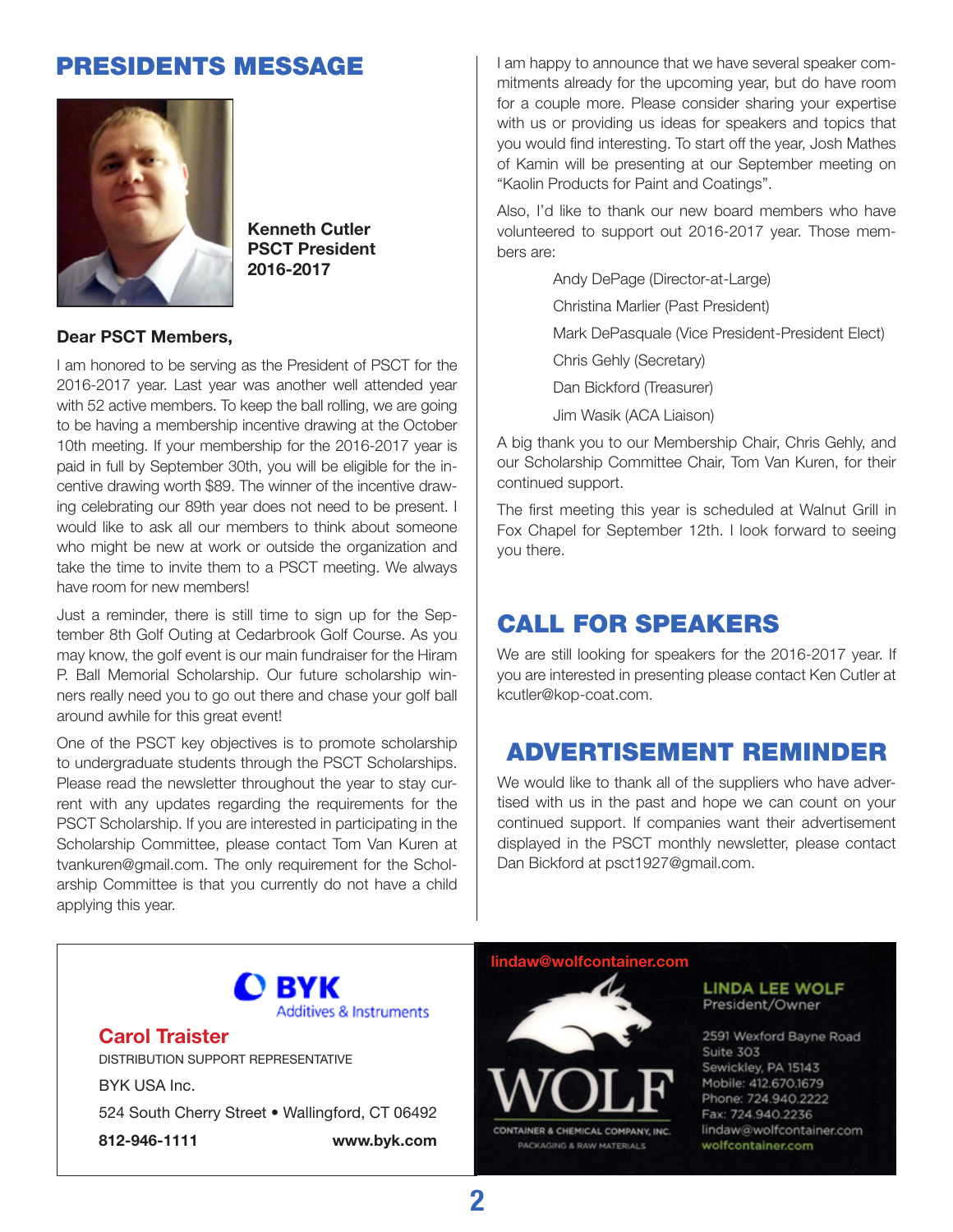

### Member Highlight:

### **Dan Bickford - PSCT Treasurer**

Dan started his career in the coatings industry in June 2007 as an interior coatings formulator for PPG. During his time at PPG, he has held several roles within the company, including experience as an analytical chemist and defect analysis for Industrial and Automotive coatings. He currently works for PPG's Architectural Coatings quality team at the Harmar location. This year will be his second year as a PSCT member. Outside of work he enjoys golfing, bowling and disc golfing. Dan received his B.S. in Chemistry from the University of Pittsburgh in 2007 and his M.S. in Colloids, Polymers and Surfaces from Carnegie Mellon in 2011.

### Paint Pot

We are happy to announce we will be continuing the Paint Pot this year. The September drawing will start out at \$25. In order to be eligible to win, you must be an active member and must be present at the meeting when drawn. If the drawn member is not present, the pot will roll over to the next month.

### Membership Drive

It is time to renew your dues for the 2016-17 membership year (July 1 – June 30) for the Pittsburgh Society for Coatings Technology. This year will be the 89th Anniversary of the PSCT.

Our society was founded in 1927 as "The Pittsburgh Paint and Varnish Production Club" and has changed names a few times, but our objective of promoting the welfare and education of the members through exchange of emerging technologies has not changed. Also, promoting educational scholarship to undergraduate students remains a prime objective of the PSCT. We encourage you to check out our website (<paintsociety.org>). The website not only relays information about the Society and upcoming events, but also offers members an easy way to renew their membership (There is a \$5 convenience charge added to PayPal payments).

As an added incentive to renew your membership, we are going to award \$89.00 to a paid up member at the October 10th meeting. Please have your dues paid on or before September 30th, 2016 to be eligible. Unlike the Paint Pot, you do not need to be present at the October meeting to win the drawing.

### **WEBSITE**

Please visit <http://paintsociety.org>and view the website, including the current newsletter, President's message, upcoming events and more. Don't forget you can RSVP and pay for the upcoming dinner meeting and events from the home page of the website. You can also renew your membership directly online.

### Golf Outing

Our annual Golf outing will be held on Thursday, September 8th at Cedarbrook Golf Course. There is still time to sign up or become a corporate sponsor. All proceeds will benefit the PSCT's Hiram P. Ball Scholarship. You can sign up on our website [\(http://paintsociety.org](http://paintsociety.org)) or contact Sam Puglisi at [sepuglisi@atomizedmaterials.net](mailto:sepuglisi@atomizedmaterials.net) or by phone at 412-221- 7020. We look forward to seeing everyone out on the course.



#### **CORPORATE SPONSORS:**

Your name in lights on the GPS along with sponsorship signs at each hole. Sponsors are recognized throughout the event.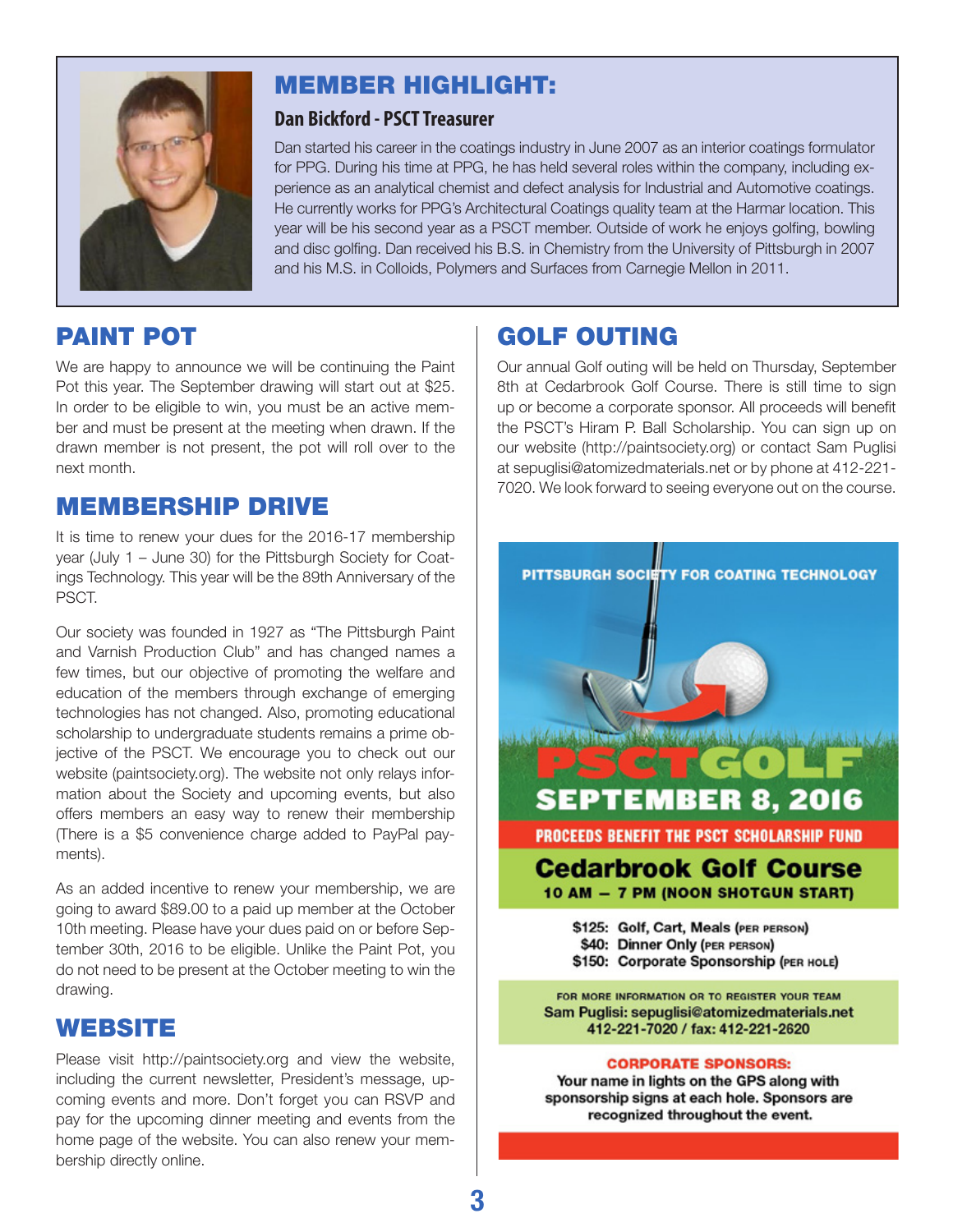# Upcoming ACA Events



### Coatings Trends & Technologies

### September 13 - 14

**Lincolnshire Marriott Resort**

#### **Lincolnshire, IL United States**

Sponsored by Chicago Society & PCI

[http://www.chicagocoatings.org/](http://www.chicagocoatings.org)

#### **WHEN and WHERE?**

Coatings Trends & Technologies conference takes place Sept. 13- 14, 2016 at the Lincolnshire Marriott Resort in Lincolnshire, IL

#### **WHAT is Coatings Trends & Technologies?**

Coatings Trends & Technologies (CTT), co-produced by PCI Magazine and the Chicago Society for Coatings Technology/SYMCO, is a 2-day educational conference that provides you with the tools, resources and opportunities to help your company evolve with the changing trends in coatings technology.

Through a series of short, informative technical sessions covering current topics and emerging trends you will gain fresh ideas, trusted data and practical applications to help your company improve your formulations. In addition to expert speakers, CTT also features a resource-rich tabletop exhibit area with coatings suppliers demonstrating their new technologies and products and exclusive networking to help make meaningful connections.

#### **WHO Attends?**

Coatings Trends & Technologies brings together 300+ coatings professionals representing all segments of the manufacturing marketplace. Nearly 60% of 2015 attendees were R&D/Chemists

Coatings Formulators • Chemists/Scientists • Research & Development • Applicators • Technicians • Technical Managers • Corporate/Executive Management • Raw Materials Suppliers

#### **Market Segments Represented**

Chemicals/Raw Materials • Paints/Coatings • Waterborne technology • Distributors • Adhesives/Sealants • Equipment/ Instrumentation • Finishing (applicator/end user)

#### **Find Coatings Solutions:**

Interact with premier suppliers and learn how their products and services can be implemented into your formulations immediately.

#### **Networking Opportunities:**

Connect with industry peers to discuss common challenges, exchange ideas, find new customers and build lasting business relationships.

### Wood Coatings & Substrates **Conference**

### September 22 - 23

**University of North Carolina, Greensboro,** 

#### **Greensboro, NC United States**

[https://chem.uncg.edu/wp-content/uploads/2016/07/](https://chem.uncg.edu/wp-content/uploads/2016/07/WoodCS-2016.pdf) [WoodCS-2016.pdf](https://chem.uncg.edu/wp-content/uploads/2016/07/WoodCS-2016.pdf)

Sponsored by Piedmont Society, University of North Carolina at Greensboro, & The Coatings Research Group

The 7th biennial Wood Coatings & Substrates Conference will be held on the campus of the University of North Carolina, Greensboro, on September 22 – 23, 2016. The Program is sponsored by the Piedmont Society for Coatings Technology, University of North Carolina at Greensboro and the Wood Coatings Research Group.

The purpose of the conference is to provide a forum that speaks to the basick chemisty, science and technology behind the development, performance, and application of coatings with particular emphasis on wood coatings.



PACIFIC NORTHWEST SOCIETY<br>COATINGS TECHNOLOGY

### PNWSCT Coatings Fest 2016

### October 4 - 7

**Tulalip Resort & Casino,** 

#### **Marysville, Washington**

Sponsored by the Pacific Northwest Society for Coatings Technology: <http://www.pnwsct.org>/

[http://www.pnwsct.org/symposiums/northwest-coatings](http://www.pnwsct.org/symposiums/northwest-coatings-fest-2016/registration)[fest-2016/registration](http://www.pnwsct.org/symposiums/northwest-coatings-fest-2016/registration)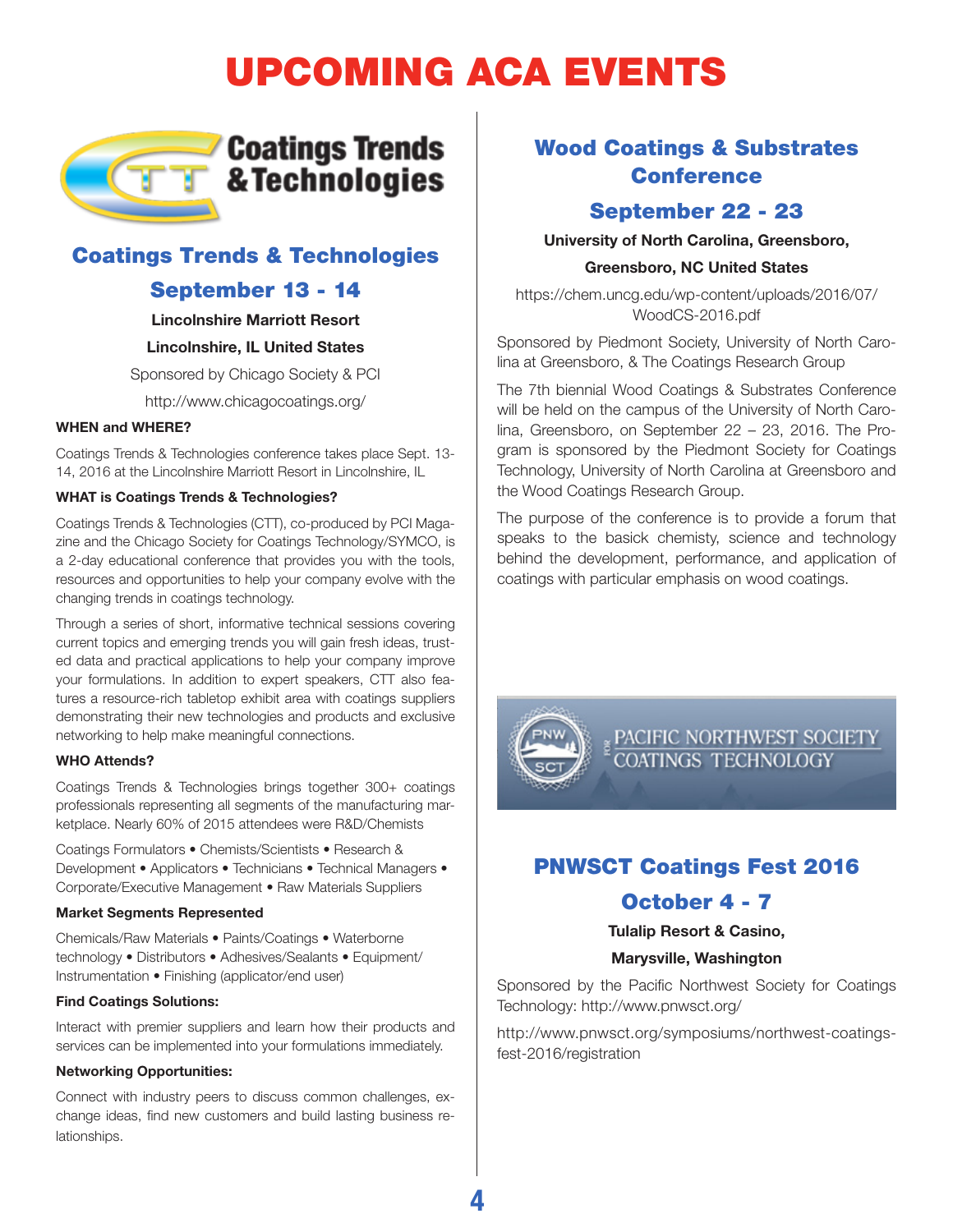

### 44th Annual Waterborne Symposium

### February 19 - 24, 2017

#### **New Orleans Marriott**

Sponsored by the School of Polymers and High Performance Materials,

The University of Southern Mississippi

Welcome to the 44th International Waterborne, High-Solids and Powder Coatings Symposium for 2017.

We want to first thank you for your participation at our event and your support of our program at the School of Polymers & High Performance Materials at The University of Southern Mississippi. It is our goal to train the finest polymer scientists and engineers and to be the elite resource for highly qualified employees in these fields.

Website: [www.waterbornesymposium.com/](www.waterbornesymposium.com)

### 2017 CoatingsTech Conference March 20-22, 2017

#### **Westin Cleveland Downtown Cleveland, Ohio**

This event, which is held on alternate years with the American Coatings Conference, provides coatings professionals the most innovative technologies and applications shaping the industry, as well as regulatory trends and networking opportunities. Meeting the Sustainability Challenges of Today and Tomorrow

Through a series of special lectures from notable industry experts, focused technical sessions aimed at fully exploring key topics, and critical advanced training sessions, the 2017 ACA CoatingsTech Conference offers an unprecedented opportunity for all levels of coatings professionals to participate and learn from each other.

[http://www.paint.org/2017-](http://www.paint.org/2017)coatingstech-conference/

#### **New Conference Features**

Exciting short courses that provide critical training for coatings professionals from entry level technicians to research managers

High-level presentations from leading industry experts revealing cutting-edge developments and creative responses to industry challenges

Full exploration of the coatings industry's role in meeting regulatory and sustainability challenges that support end users

Presentations from heralded industry experts including winners of the Roon Award, Mattiello Lecture, Student Presenter and Poster Award, and the inaugural CoatingsTech Award

#### **Who Should Attend?**

Coatings science and technology professionals from entrylevel staff to R&D managers

Regulatory staff that support product development (stewardship and product safety) and customer contact personnel for technical and regulatory compliance support

Individuals with sustainability-related assignments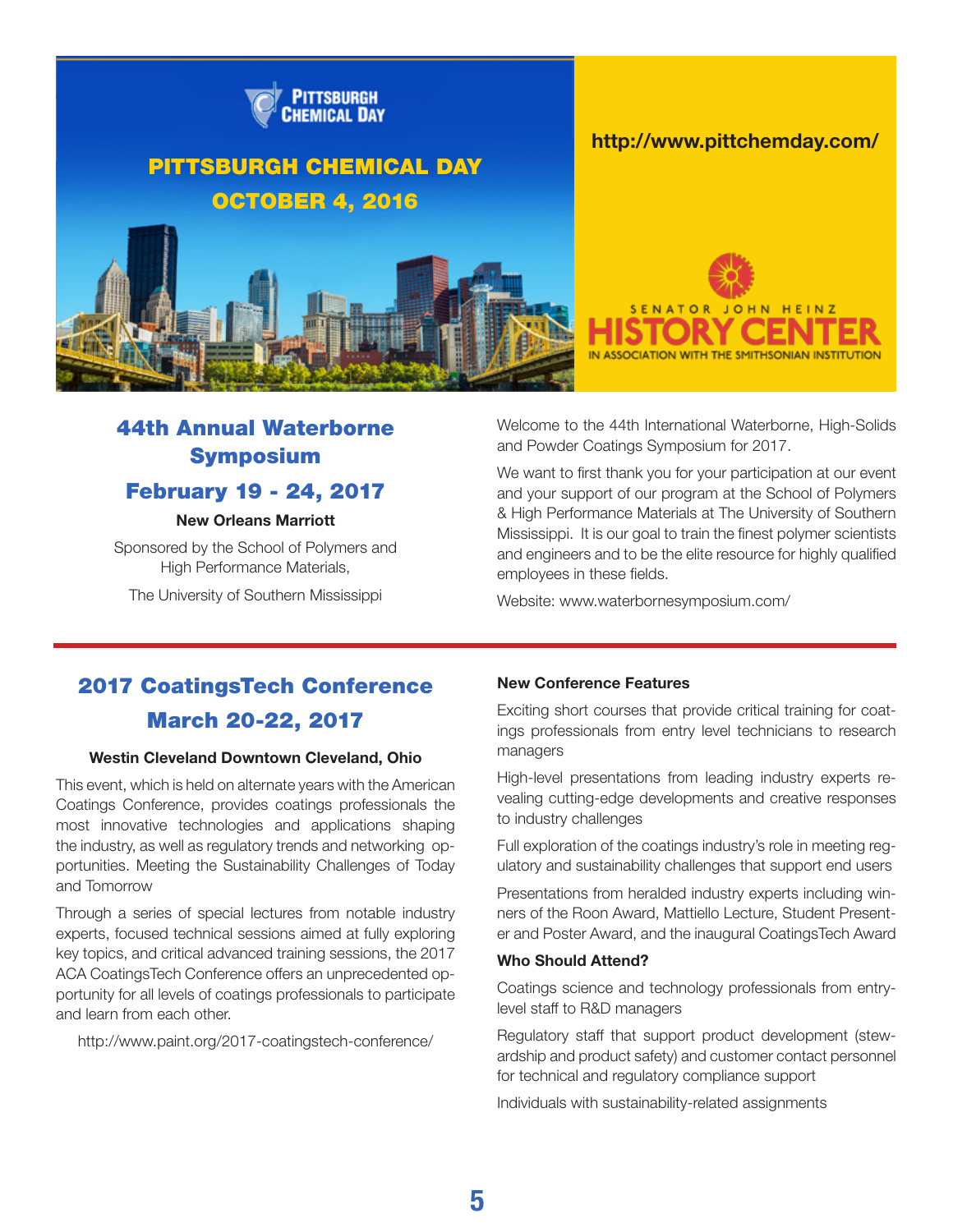### PSCT Membership Application and Dues Renewal Form for 2016 - 2017

| 1. MAILING ADDRESS:                                                                                                                                                                                                                               |                                                                                                                                                              | <b>2. CONTACT INFORMATION:</b>                                                                                                                                |
|---------------------------------------------------------------------------------------------------------------------------------------------------------------------------------------------------------------------------------------------------|--------------------------------------------------------------------------------------------------------------------------------------------------------------|---------------------------------------------------------------------------------------------------------------------------------------------------------------|
|                                                                                                                                                                                                                                                   |                                                                                                                                                              |                                                                                                                                                               |
|                                                                                                                                                                                                                                                   |                                                                                                                                                              |                                                                                                                                                               |
|                                                                                                                                                                                                                                                   |                                                                                                                                                              |                                                                                                                                                               |
|                                                                                                                                                                                                                                                   |                                                                                                                                                              |                                                                                                                                                               |
|                                                                                                                                                                                                                                                   |                                                                                                                                                              |                                                                                                                                                               |
| State/Prov: Postal Code:                                                                                                                                                                                                                          |                                                                                                                                                              |                                                                                                                                                               |
| <b>3. PSCT MEMBERSHIP DUES</b>                                                                                                                                                                                                                    |                                                                                                                                                              |                                                                                                                                                               |
| Primary Full Society Membership \$40                                                                                                                                                                                                              |                                                                                                                                                              |                                                                                                                                                               |
|                                                                                                                                                                                                                                                   |                                                                                                                                                              | □ Secondary Full Society Membership \$40 - Please indicate primary society membership: ________________________                                               |
| Student / Educator \$10                                                                                                                                                                                                                           | □ Retired Members \$10                                                                                                                                       |                                                                                                                                                               |
| <b>5. PAYMENT INFORMATION:</b>                                                                                                                                                                                                                    | □ Check payable to PSCT                                                                                                                                      |                                                                                                                                                               |
| <b>6. SIGNATURE AND DATE: (Required)</b>                                                                                                                                                                                                          |                                                                                                                                                              |                                                                                                                                                               |
|                                                                                                                                                                                                                                                   |                                                                                                                                                              | Date: Note: Note: Note: Note: Note: Note: Note: Note: Note: Note: Note: Note: Note: Note: Note: Note: Note: No                                                |
| 7. RETURN APPLICATION AND CHECK TO:                                                                                                                                                                                                               | Dan Bickford, PPG Industries<br>400 Guys Run Road<br>Cheswick, PA 15024                                                                                      |                                                                                                                                                               |
| <b>OFFICIAL USE ONLY:</b>                                                                                                                                                                                                                         |                                                                                                                                                              |                                                                                                                                                               |
|                                                                                                                                                                                                                                                   |                                                                                                                                                              | Total Amount Due: \$___________Certified by Society Member_______________________<br>Date <b>Date</b>                                                         |
| <b>AMMONIA FOR INDUSTRY</b><br>1 qt., 4-1 gal, 5 gal, 15 gal,                                                                                                                                                                                     |                                                                                                                                                              |                                                                                                                                                               |
| 50 gal, totes 200-300 gal.<br>Any concentration available<br>as well as private labeling.<br>We are a leading manufacturer of<br>reagent grade ammonia solutions                                                                                  |                                                                                                                                                              | <b>SPALMERHOLL</b><br>DEPENDABLY INDEPENDENT<br><b>Mark Zoller</b>                                                                                            |
| with over 50 years' experience.<br>Our modern facilities, extensive<br>research and development, and<br>emphasis on quality, service,<br>reliability, and integrity assure<br>you, our customer, of complete<br>satisfaction in all our products. | Please give us the<br>opportunity to become<br>your ammonia supplier.<br>Thank you,<br>Paul A Cuccinello CEO<br>paul@wdserviceco.com<br>W.D. Service Company | <b>ACCOUNT MANAGER</b><br>C412.400.2981<br>mzoller@palmerholland.com<br>2008 Certified                                                                        |
|                                                                                                                                                                                                                                                   | 780 Creek Road<br>PO Box 147<br>Bellmawr, NJ 08099<br>800-366-9326<br>www.wdserviceco.com                                                                    | <b>Headquarters</b><br>25000 Country Club Boulevard, Suite 444<br>North Olmsted, OH 44070-5331<br>orders@palmerholland.com   800.635.4822   palmerholland.com |